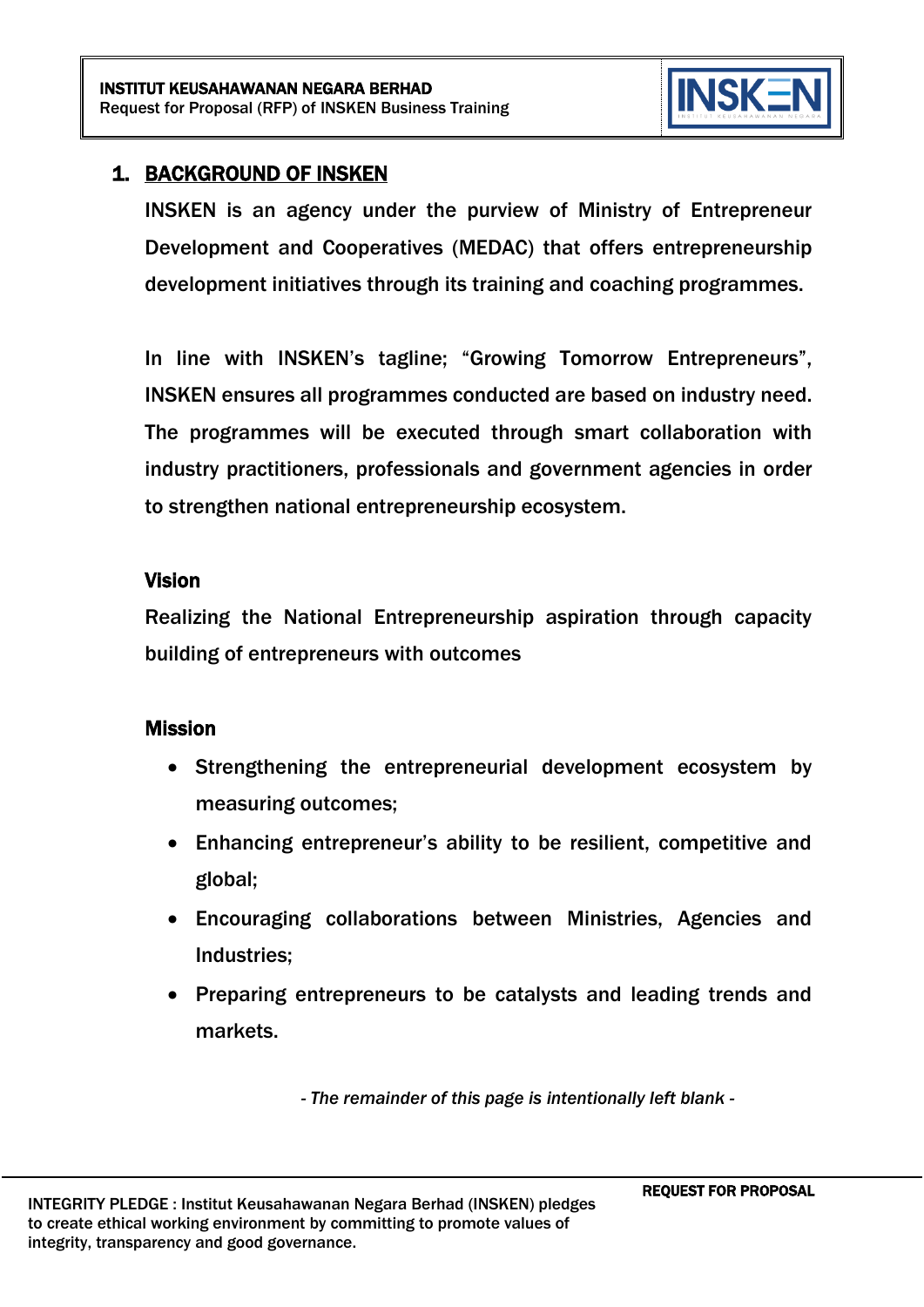

## 2. Scope of Works

INSKEN is soliciting proposals from a qualified service provider(s) with appropriate experience to deliver services for Latihan Asas Industri (INBT) Programme with the objectives to prepare them for start-up and scale-up entrepreneurs/businesses, to develop viable and sustainable businesses. It will be focusing on Marketing, Operational , Financial and Administration with industry-specific.

- 2.1 Please indicate in detail:
	- i. The level of understanding of the content of your module, whether it is suitable for beginner, intermediate or advanced.
	- ii. Specific target group/industry.
	- iii. Any pre-requisite to participate in the module.

| <b>CODE</b>   | TITLE                                 |
|---------------|---------------------------------------|
| INBT1         | <b>Commercial Chicken Breeds</b>      |
| <b>INBT2</b>  | <b>Freshwater Fish Farming</b>        |
| <b>INBT3</b>  | Laundry                               |
| <b>INBT5</b>  | <b>Accommodation Services</b>         |
| <b>INBT6</b>  | <b>Cleaning Services</b>              |
| <b>INBT7</b>  | <b>Wedding Planner</b>                |
| <b>INBT8</b>  | Mini Market/ Retail                   |
| <b>INBT9</b>  | <b>Jewellery Shops</b>                |
| <b>INBT10</b> | Kindergarten/Child Development Centre |
| <b>INBT11</b> | <b>Pet Care</b>                       |

REQUEST FOR PROPOSAL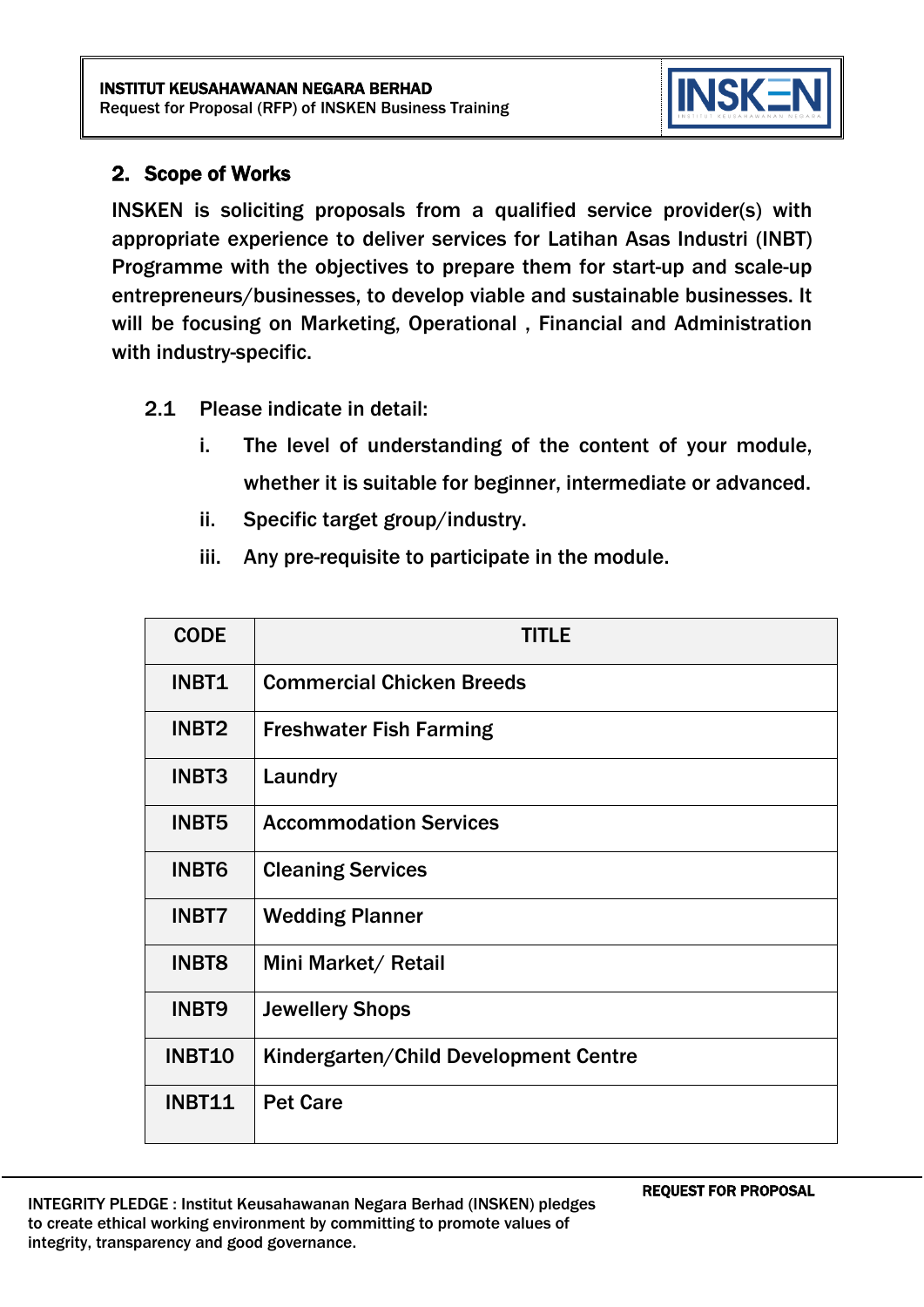#### INSTITUT KEUSAHAWANAN NEGARA BERHAD

Request for Proposal (RFP) of INSKEN Business Training



| <b>INBT12</b> | <b>Bundle</b>                      |
|---------------|------------------------------------|
| INBT13        | <b>Elderly Care</b>                |
| <b>INBT14</b> | <b>Food Truck</b>                  |
| <b>INBT15</b> | <b>Catering</b>                    |
| <b>INBT16</b> | Barista Café / Hipster Cafe        |
| <b>INBT17</b> | <b>Café &amp; Restaurant</b>       |
| INBT18        | <b>General Clinic</b>              |
| <b>INBT19</b> | <b>Dentist</b>                     |
| INBT20        | <b>Community Pharmacy</b>          |
| <b>INBT21</b> | <b>Accounting Firm</b>             |
| <b>INBT22</b> | <b>Auditor Firm</b>                |
| INBT23        | <b>Company Secretary</b>           |
| <b>INBT24</b> | <b>Law Firm</b>                    |
| INBT25        | Graphic Design / Printing / Studio |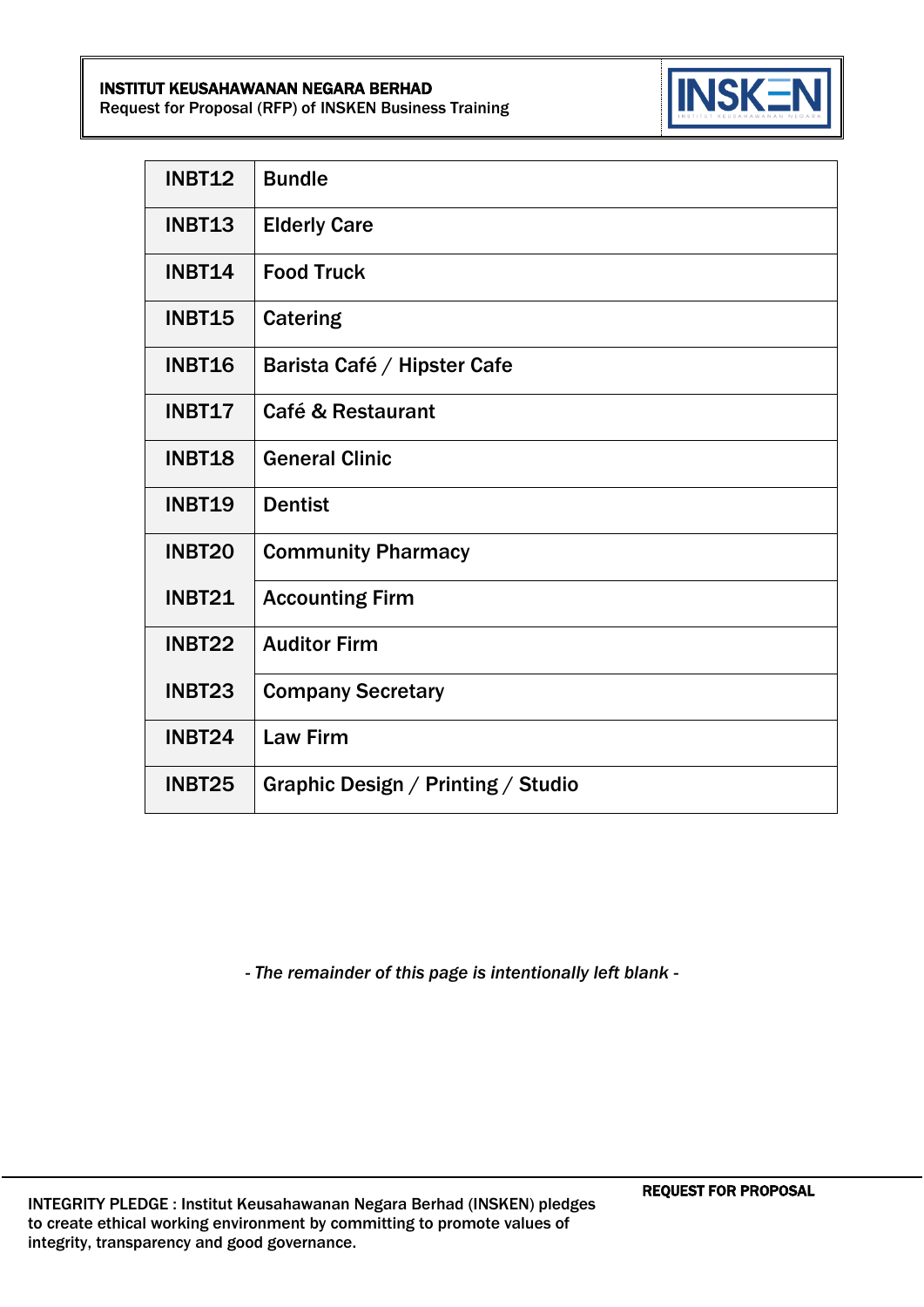

- 2.2 For the purpose of this RFP, "training" is defined as 'organised activities aimed at imparting instruction and/or information to improve trainees' performance and to help them attain a required level of knowledge or skill for direct applications.
- 2.3 The modules for the above training programmes shall aimed at providing a hands-on and activity-based with comprised of technical-business know-how focusing on a highly viable and sustainable model.
- 2.4 Service provider(s) may propose additional relevant programmes within the segments as mentioned above. The duration of the programmes is two (3) days. The workshops must be actionable and problem-solving with relevant real-life experience derived from practitioners and clear measurable outcomes.

#### 3. INSKEN Secretariat's Right to Decline

The INSKEN RFP Secretariat may, at its discretion, may discontinue the RFP; decline to accept any proposal or satisfy its requirement separately from the RFP process.

#### 4. Changes to Request For Proposals

The INSKEN RFP Secretariat may, at its discretion, vary the Request for Proposals before the Closing Time. Changes will be posted on the INSKEN website as Revision, beside the original RFP. The service provider(s) is encouraged to regularly monitor the INSKEN website to ensure they access any Revisions that may be released.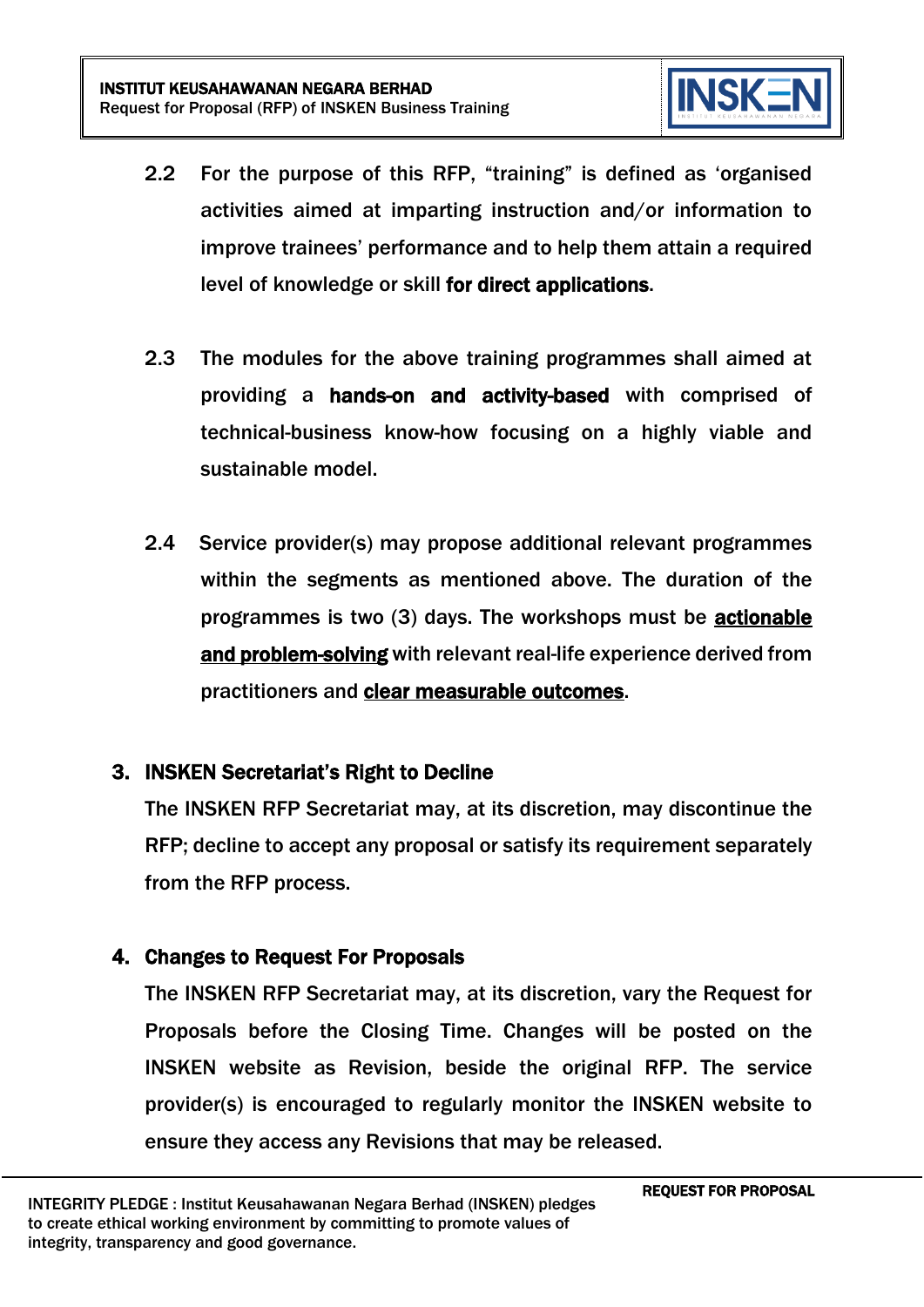

# 5. Qualified Service Providers

Experienced service provider(s), from industry players and professionals, trade associations, NGOs or cooperatives with a proven track record in entrepreneurship training and business coaching /advisor. The service provider(s) proposed to conduct the workshops are required to have sufficient industry and/ or professional experience and are required to be available to do follow-up consultations as and when needed.

#### 6. Copyright of Products and/or Deliverables

- 6.1 Service provider(s) shall acknowledge and agree that any product(s) and/or deliverable(s) created for the purpose of this RFP shall be considered as a "work made for hire" and all rights to the said product(s) and/or deliverable(s) shall belong exclusively to INSKEN.
- 6.2 In the case of product(s) and/or deliverable(s) developed and funded by INSKEN, the appointed consultant(s) shall be prohibited from disseminating it to other parties without getting written consent from INSKEN.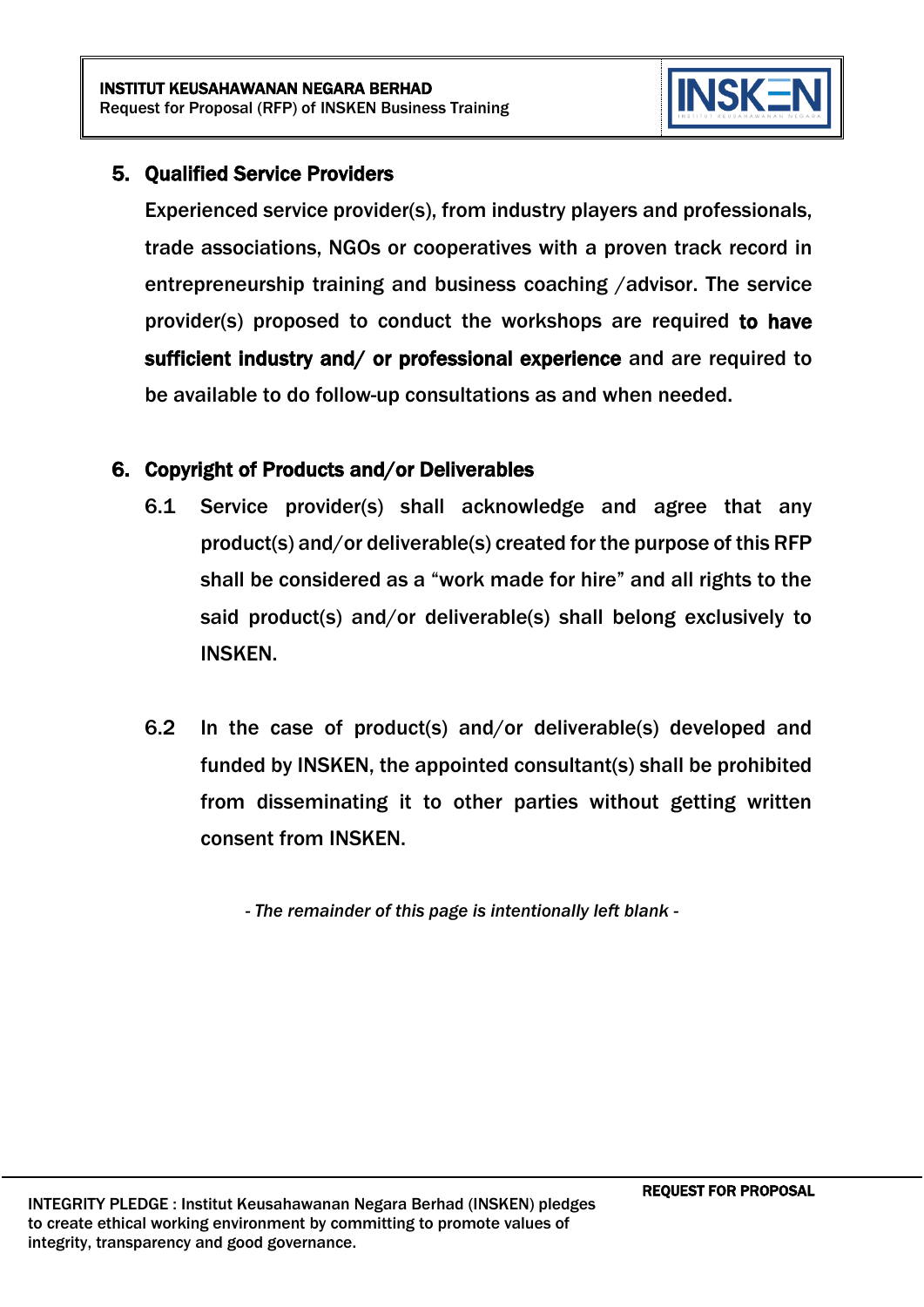

#### 7. Key Dates and Details

An RFP process will be conducted as per the schedule below:

| <b>NO</b>               | <b>ACTIVITY</b>                                                    | DATES/MONTHS                                                                                                                                                                                                                                                                                                                                                                                                                                                                                                                                         |
|-------------------------|--------------------------------------------------------------------|------------------------------------------------------------------------------------------------------------------------------------------------------------------------------------------------------------------------------------------------------------------------------------------------------------------------------------------------------------------------------------------------------------------------------------------------------------------------------------------------------------------------------------------------------|
| $\mathbf{1}$            | <b>Issuance of RFP</b><br>document                                 | <b>28 March 2022</b>                                                                                                                                                                                                                                                                                                                                                                                                                                                                                                                                 |
| $\overline{2}$          | <b>Closing date for</b><br><b>RPF submission of</b><br>proposal(s) | 28 April 2022                                                                                                                                                                                                                                                                                                                                                                                                                                                                                                                                        |
| 3                       | <b>Method to Submit</b><br><b>Proposal</b>                         | Proposals must be submitted in electronic<br>copy, indicating the proposal header.<br>Eg. RFP2022/ET/INBT<br>Training Providers are requested to refer to<br>"Sample of Proposal" and it can be<br>downloaded at the following link,<br>www.insken.gov.my/rfp.<br>The proposal (in PDF format) is ONLY to be<br>submitted to rfp@insken.gov.my.<br>Proposals submitted in any manner other than<br>as detailed in this paragraph, or are submitted<br>after the deadline shall be deemed to be<br>invalid and may be excluded from<br>consideration. |
| $\overline{\mathbf{4}}$ | Selection of<br><b>Service Provider(s)</b>                         | 5 May 2022                                                                                                                                                                                                                                                                                                                                                                                                                                                                                                                                           |
| 5                       | <b>Proposal Pitching</b>                                           | 10 - 12 May 2021                                                                                                                                                                                                                                                                                                                                                                                                                                                                                                                                     |
| 6                       | <b>Appointment of</b><br><b>Service Provider(s)</b>                | May 2022 onwards                                                                                                                                                                                                                                                                                                                                                                                                                                                                                                                                     |
| $\overline{7}$          | <b>Expected Training</b><br><b>Work Commences</b>                  | May 2022 onwards                                                                                                                                                                                                                                                                                                                                                                                                                                                                                                                                     |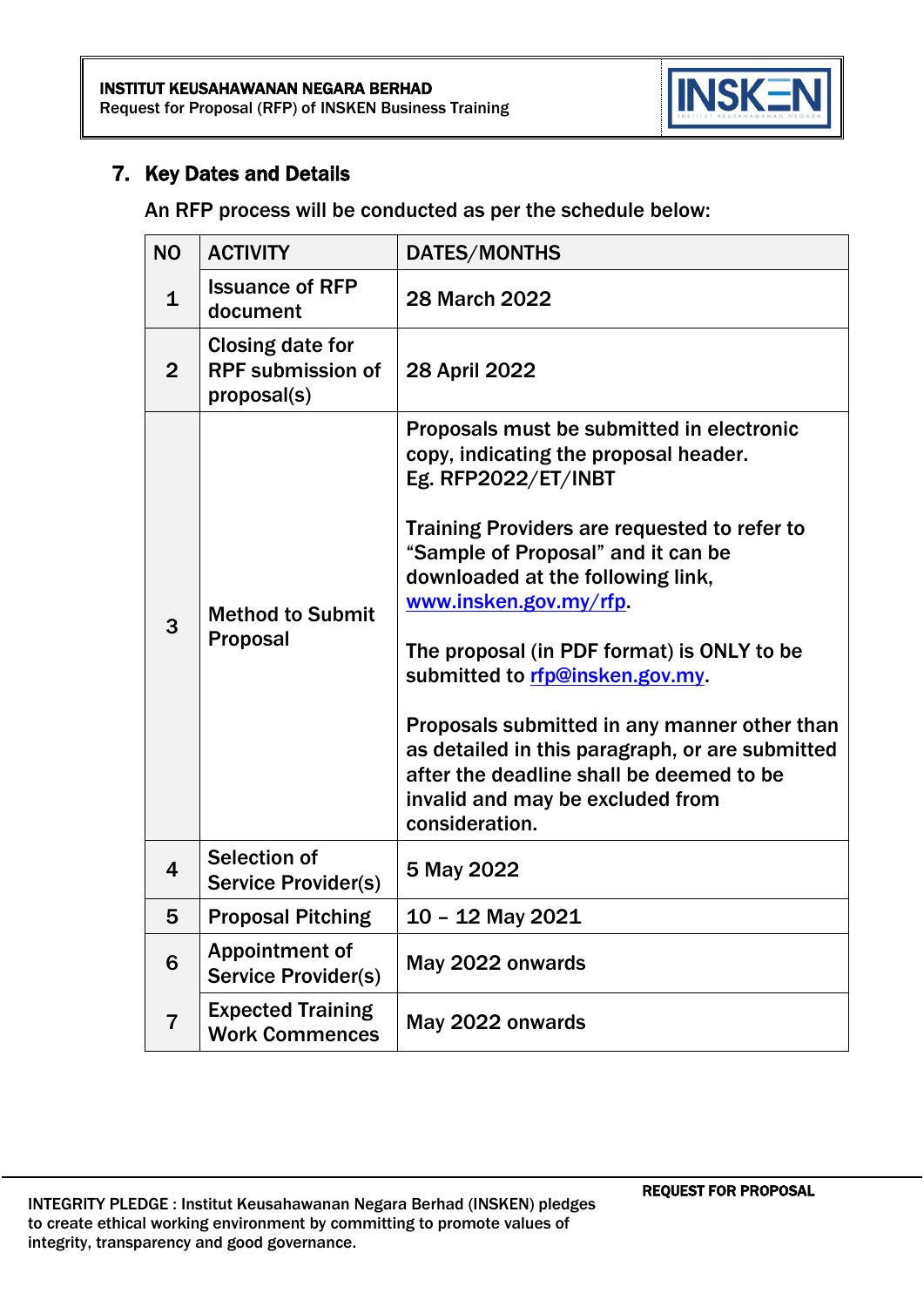

Should the Service provider(s) did not receive any response from INSKEN, within three (3) months from the submission date, the application is considered to be unsuccessful.

#### 8. Content of the Proposals

All proposals must include the following information:

| <b>PART</b> | <b>REQUIREMENTS</b>                                              |  |  |
|-------------|------------------------------------------------------------------|--|--|
| A           | Company profile and credentials, trainers and coaches' profile.  |  |  |
|             | (Please limit maximum 2 pages)                                   |  |  |
| B           | Please specify on                                                |  |  |
|             | Specific target group / industry                                 |  |  |
|             | Suitability for the module (was developed) for beginner,         |  |  |
|             | intermediate or advanced                                         |  |  |
|             | Any pre-requisite to participate in the module                   |  |  |
|             | (Please limit maximum 1 page)                                    |  |  |
| $\mathbf C$ | Detailed modules and program specifications including:           |  |  |
|             | <b>Target participants</b>                                       |  |  |
|             | Learning objective (what we want to achieve in this<br>$\bullet$ |  |  |
|             | module? Min 3, max 7 objectives)                                 |  |  |
|             | Module KPI (at the end of the program what are the<br>$\bullet$  |  |  |
|             | outcomes that participants will bring back for immediate         |  |  |
|             | application in their day-to-day business.                        |  |  |
|             | <b>Modules content in details</b>                                |  |  |
|             | <b>Instructional guide</b>                                       |  |  |
|             | (Please limit maximum 6 pages)                                   |  |  |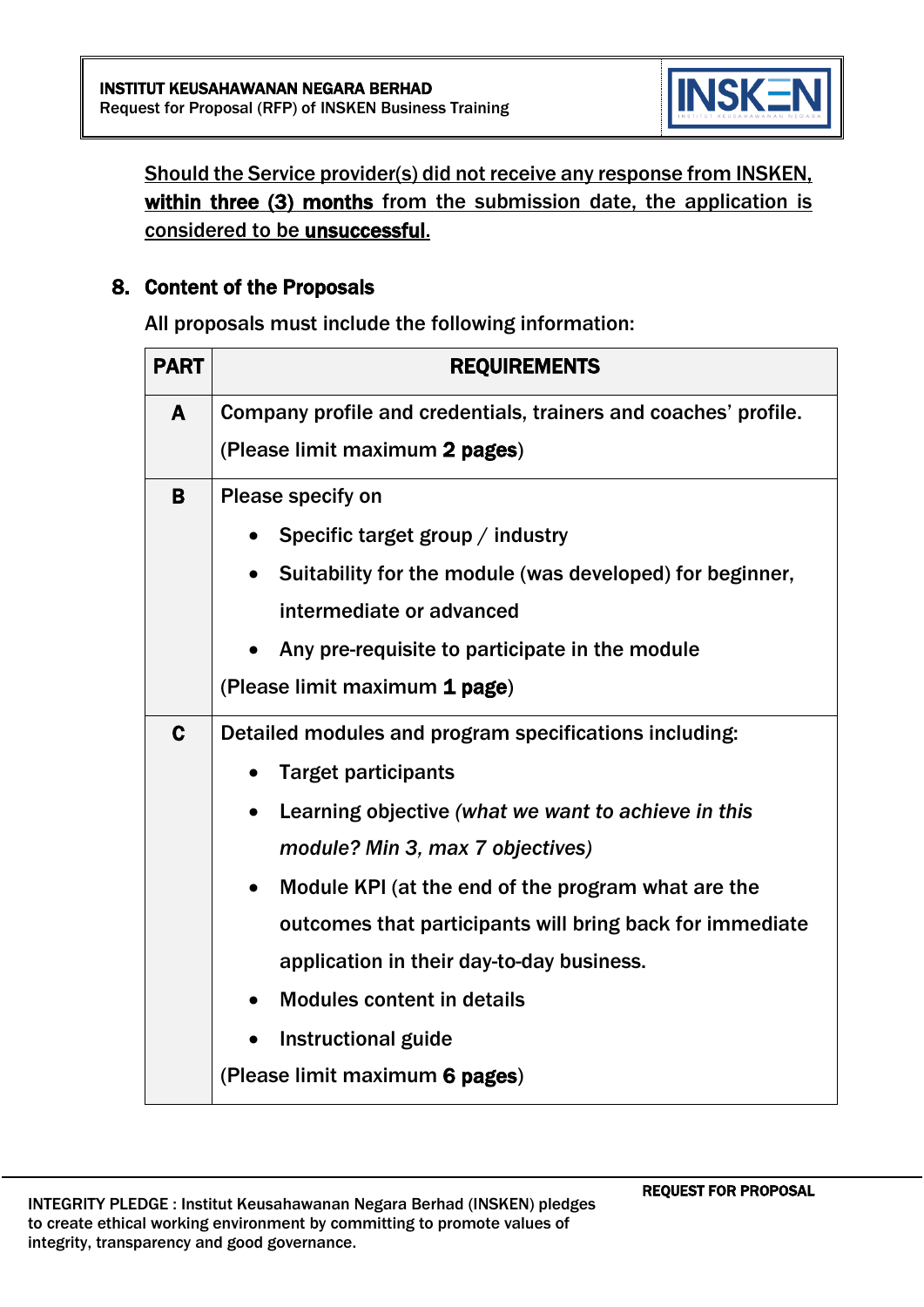

D Costing breakdown by components covering training delivery, programme evaluation and management. (Please limit maximum 1 page per workshop)

# Total Maximum page for RFP : 10 pages ONLY

- 9. Evaluation of Proposals
	- 9.1 The evaluation panel will evaluate proposals to determine the most an appropriate content and outcomes. The panel will consist of members appointed at the INSKEN RFP Secretariat's discretion.
	- 9.2 The criteria for evaluation will be assessed according to the criteria outlined as follow:

| <b>NO</b>      | <b>CRITERIA</b>                                                                                                                                                                                                                                    | %   |
|----------------|----------------------------------------------------------------------------------------------------------------------------------------------------------------------------------------------------------------------------------------------------|-----|
| $\mathbf{1}$   | <b>ORGANISATIONAL INFORMATION</b><br>Experience of the organisations, and consultants in<br>development of entrepreneurship training and coaching<br>programmes, 2019 turnover company, manpower and it<br>success stories (testimony and contact) | 20% |
| $\overline{2}$ | <b>TRAINING/ WORKSHOP PROGRAMMES INFORMATION</b><br><b>AND EXPECTED OUTCOMES</b><br>Detailed information on training/coaching approaches<br>and methodologies, implementation plans &<br>outcome-based KPI                                         | 60% |
| 3              | <b>BUDGET</b><br>Detailed cost information to support the proposed<br>programmes                                                                                                                                                                   | 20% |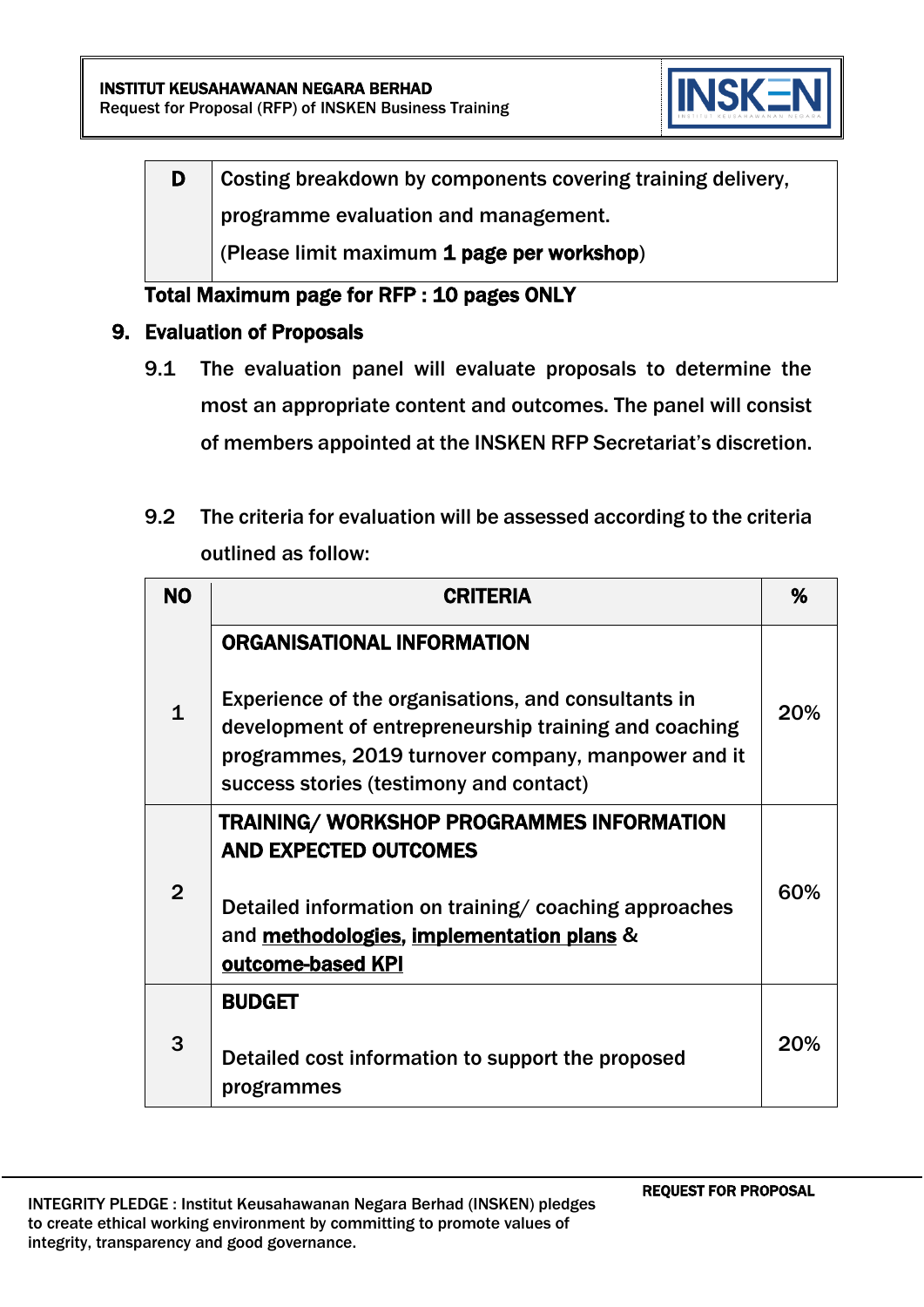

*(All matters pertaining to the logistic such as accommodations for trainer & assistant (twin sharing), flight ticket/ transportation, will be borne by INSKEN)*

TOTAL 100%

Only shortlisted Service provider(s) will be contacted and may be required to present their proposals to the selection panel.

## 10. Submission

- 10.1 All documentation submitted as part of the Proposal must be in English.
- 10.2 Service provider(s) are required to include all information specified in this RFP in their Proposal. Service provider(s) accept that their failure to provide all information required, in the format specified may result in their Proposal being considered as a non-confirming proposal and liable to rejection.

# 11. No Contract or Undertaking

Nothing in this RFP will be construed to create any binding contract (express or implied) between INSKEN RFP Secretariat and any Service provider(s) until a written Contract, if any, is entered into by the parties.

# 12.Conflict of Interest

12.1 Conflict of interest can be defined as any situation in which an individual or organisation is in a position to exploit his/her professional or official capacity in some way for personal or corporate benefit.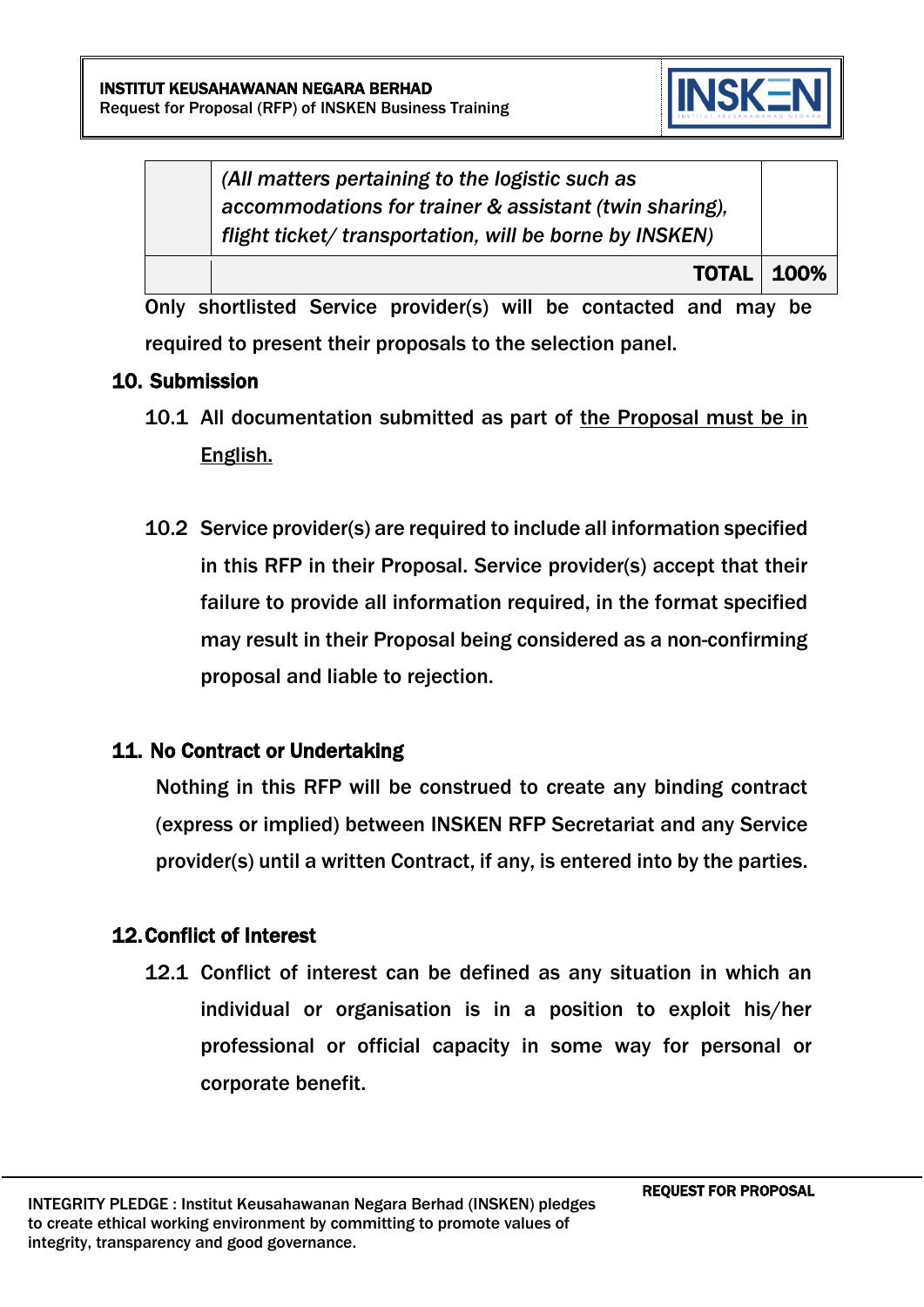

- 12.2 Service provider(s) must notify the INSKEN RFP Secretariat immediately if any actual, potential or perceived conflict of interest arises after submission of a proposal (a perceived conflict of interest is one in which a reasonable person would think that the person's judgement and/or actions are likely to be compromised).
- 12.3 If any actual or potential conflicts of interest arise for a Service provider(s), the INSKEN RFP Secretariat may:
	- (a) enter into discussions to seek to resolve such conflict of interest;
	- (b) disregard the Proposal submitted by such a Service provider(s) ; or
	- (c) take any other action that INSKEN considers appropriate.

#### 13. References

As part of the evaluation of proposal process, the INSKEN RFP Secretariat, at its discretion, may request from the Service provider(s) information on past experience claimed in their proposal, including contact details for referees.

#### 14. Administrative matters

- 14.1 Service provider(s) interested in participating in the Request for Proposal (RFP) process must read this RFP document.
- 14.2 INSKEN reserves the right to accept or reject any or all proposals received, to negotiate with any qualified proposer, or to cancel in part or in its entirety this RFP process if it is in its best interest to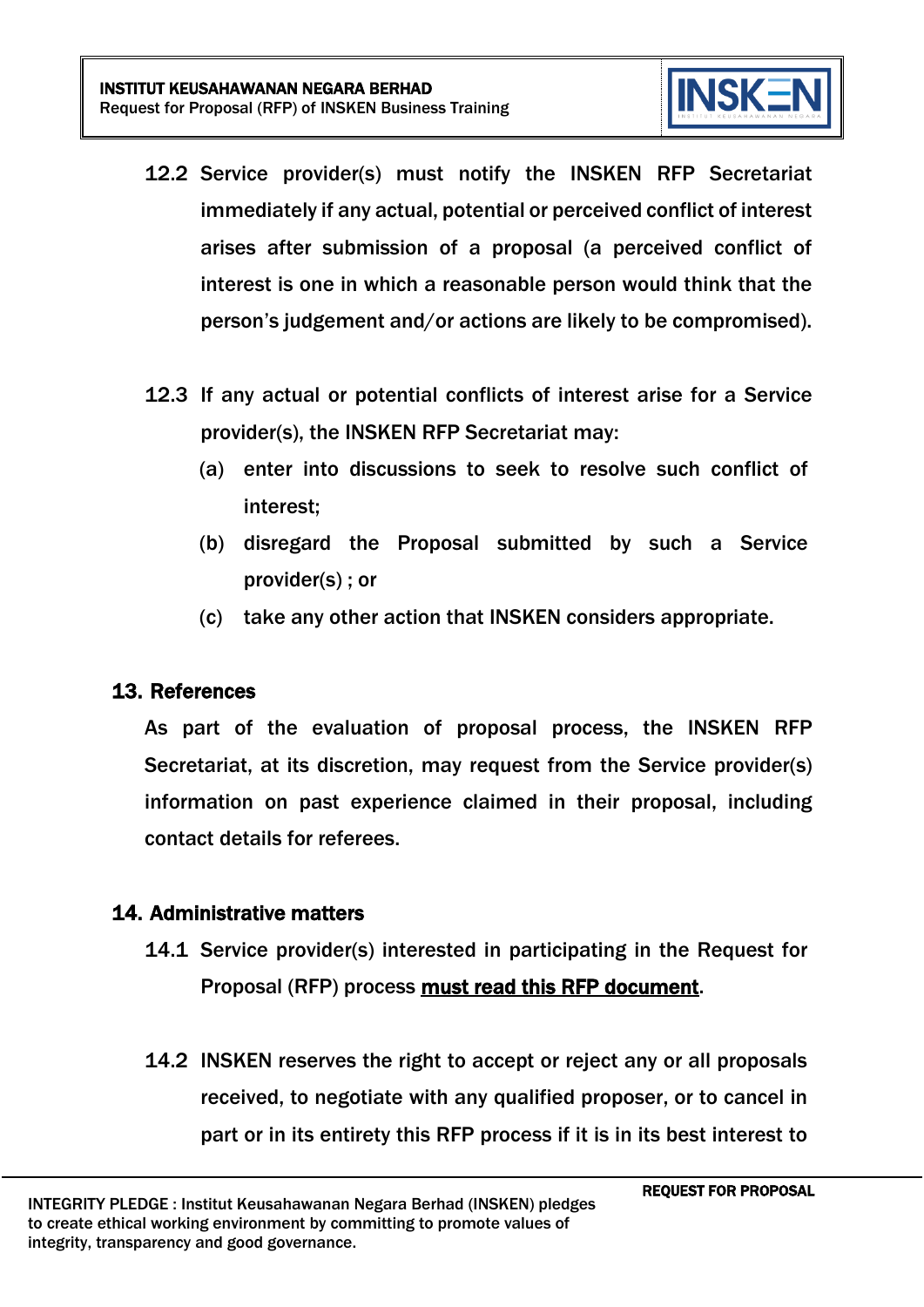

do so without giving any reason whatsoever. This RFP does not commit INSKEN to award funding or pay any cost incurred in the preparation of the proposals.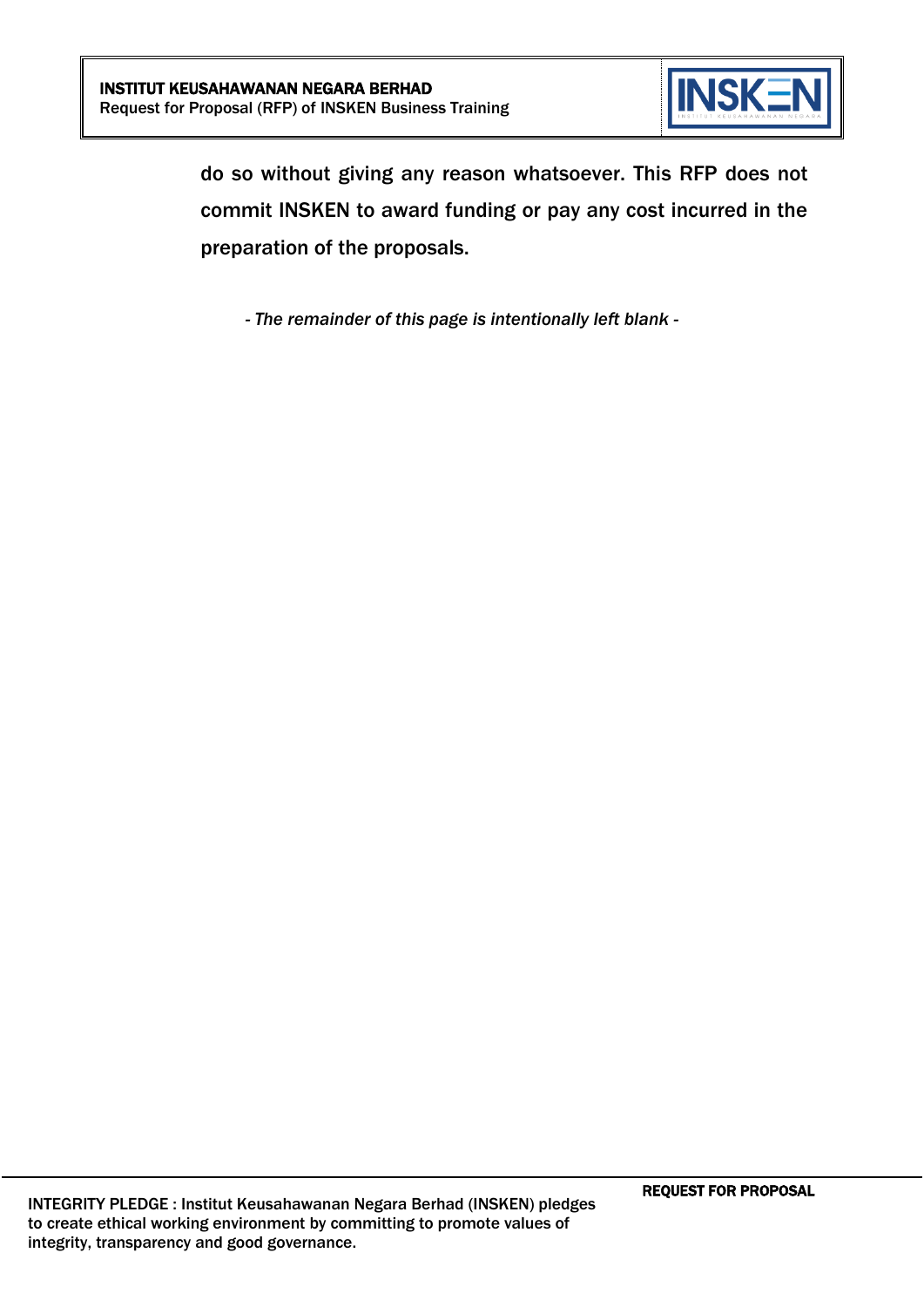

#### RFP FREQUENTLY ASKED QUESTIONS

| <b>NO</b>      | <b>QUESTION</b>         | <b>ANSWER</b>                                  |
|----------------|-------------------------|------------------------------------------------|
| $\mathbf{1}$   | Can we submit           | Yes.                                           |
|                | more than one           |                                                |
|                | application/            | Please submit your Part A once only. But for   |
|                | module?                 | the details on Part B, C and D must be         |
|                |                         | submitted based on the module, separately.     |
| $\overline{2}$ | Can we submit           | Yes.                                           |
|                | an RFP with the         |                                                |
|                | similar contents        | But we give priority to the topics and module  |
|                | of a module that        | contents not offered by other agencies/        |
|                | we've delivered         | market and meet the needs of entrepreneurs.    |
|                | at another              |                                                |
|                | agency?                 |                                                |
| 3              | <b>Will INSKEN hold</b> | No.                                            |
|                | the copyrights of       |                                                |
|                | our module              | We do not hold any copyrights of the module    |
|                | content?                | and you may use the module for other           |
|                |                         | agencies.                                      |
| 4              | Can I submit an         | No.                                            |
|                | <b>RFP</b> in another   |                                                |
|                | format?                 | Strictly, submit your proposal on the template |
|                |                         | provided. Please download "sample of           |
|                |                         | proposal at www.insken.gov.my/rfp.             |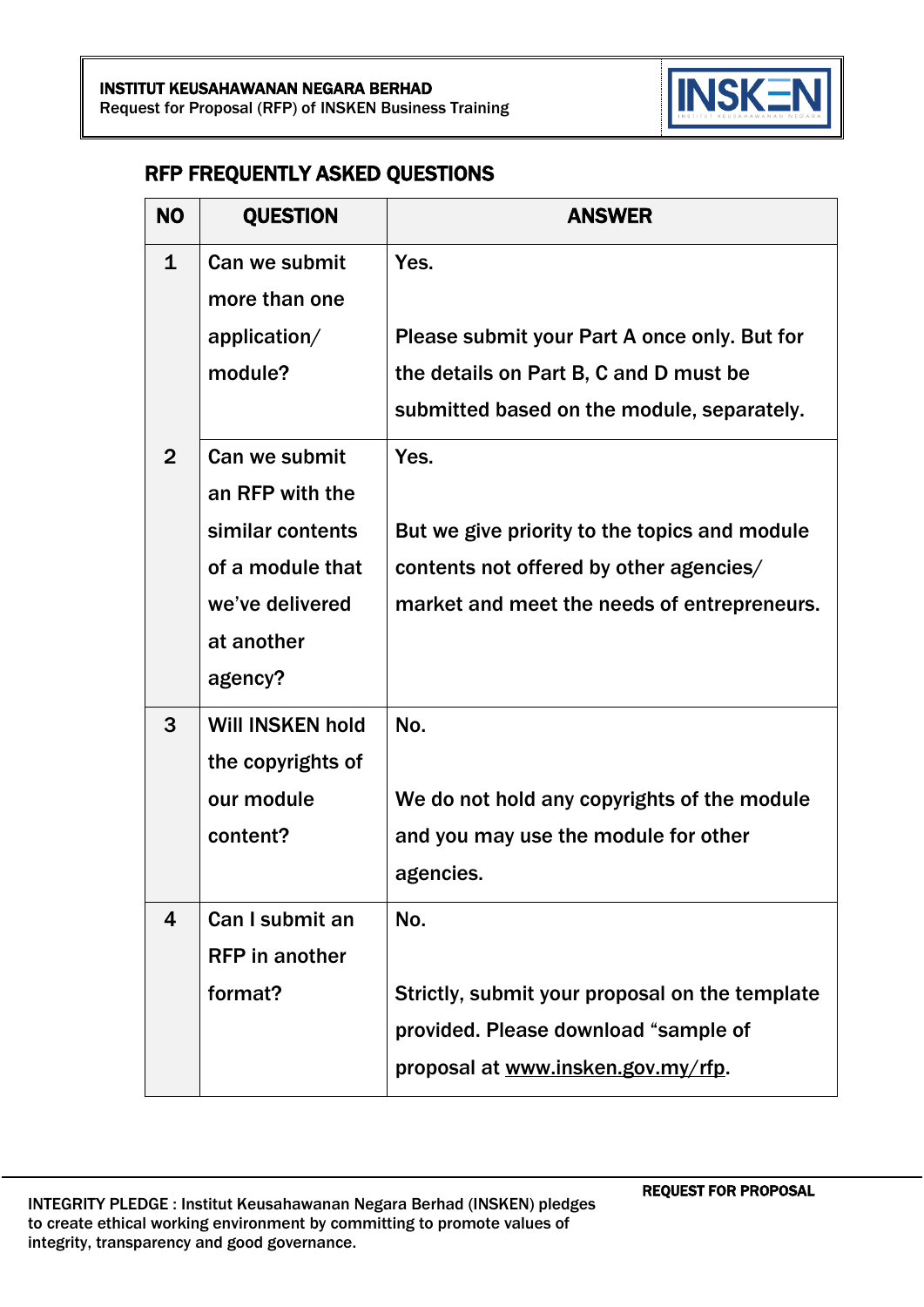INSTITUT KEUSAHAWANAN NEGARA BERHAD Request for Proposal (RFP) of INSKEN Business Training



| 5              | Do I need to                                                                                 | No need to send in hardcopy. We accept an                                                                                                                                                                                     |
|----------------|----------------------------------------------------------------------------------------------|-------------------------------------------------------------------------------------------------------------------------------------------------------------------------------------------------------------------------------|
|                | submit our RFP                                                                               | RFPs (in PDF format), sent to                                                                                                                                                                                                 |
|                | in hardcopy?                                                                                 | rfp@insken.gov.my                                                                                                                                                                                                             |
| 6              | <b>WIII INSKEN</b><br>contact me after<br>receiving my<br>RFP?                               | Yes.<br>We will send you a notice upon receipt of your<br><b>RFP</b> document.                                                                                                                                                |
| $\overline{7}$ | How long does an<br><b>RFP filtering and</b><br>selection process<br>take?                   | Please refer to item 6 (an RFP timeline), in an<br><b>RFP</b> document.                                                                                                                                                       |
| 8              | If I am an<br>existing provider<br>at INSKEN, do I<br>need to resubmit<br>an RFP?            | Yes.<br>You are encouraged to resubmit an RFP by<br>enhancing the contents of the module based<br>on feedback received from participants and<br><b>INSKEN.</b>                                                                |
| 9              | If we are<br>selected, do we<br>have to attend<br>with the trainer<br>for an RFP<br>Session? | Yes, that's right.<br>Trainers are required to attend an RFP<br>session as scheduled because questions will<br>be asked based on the module. Strictly, an<br>RFP session will be cancelled, if the trainer is<br>not present. |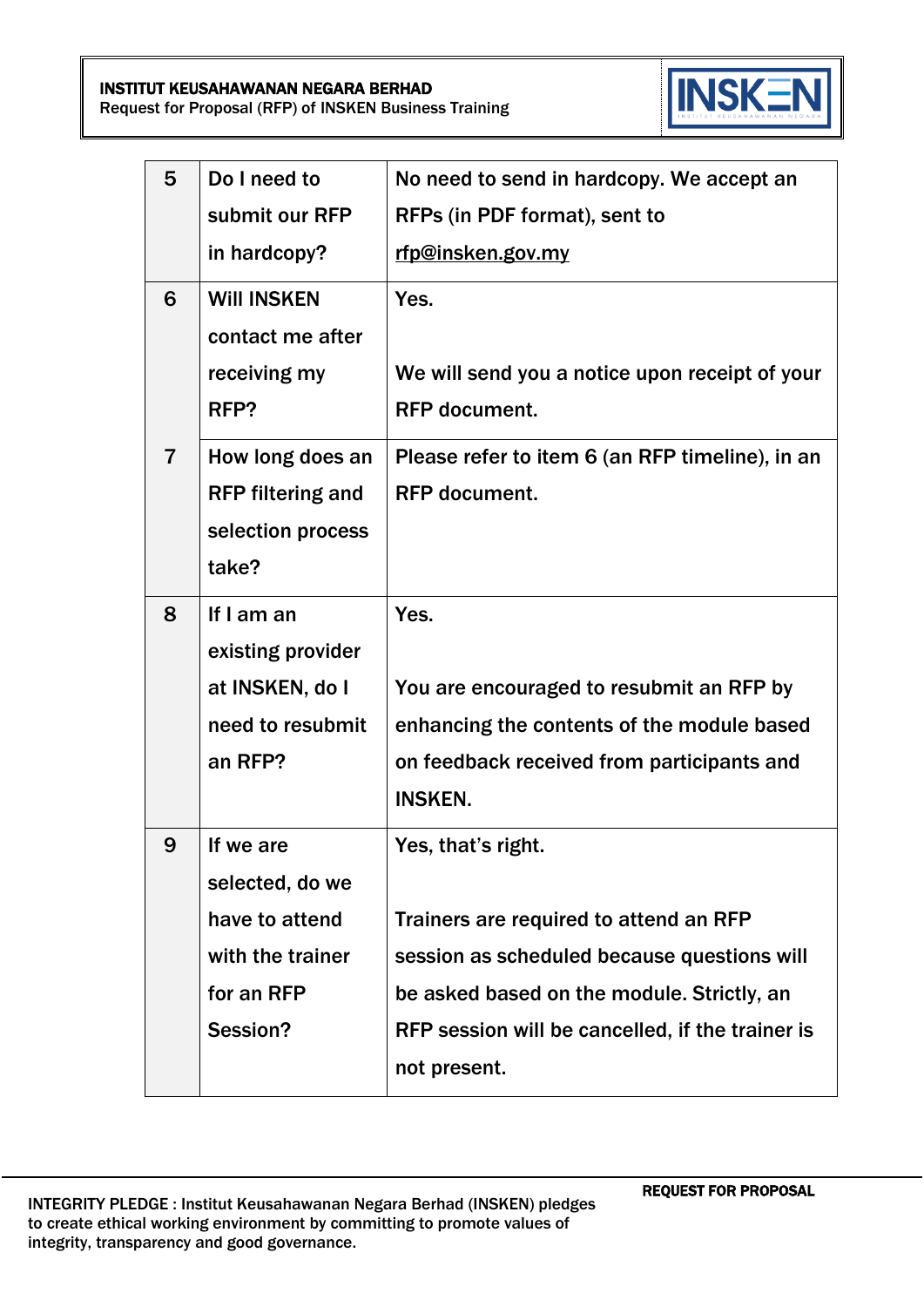INSTITUT KEUSAHAWANAN NEGARA BERHAD Request for Proposal (RFP) of INSKEN Business Training



| 10              | Can we reject the   | Yes, you can.                                 |
|-----------------|---------------------|-----------------------------------------------|
|                 | offer if it doesn't |                                               |
|                 | meet our            | We will not blacklist your company for future |
|                 | expectations or     | applications.                                 |
|                 | overlapping with    |                                               |
|                 | other               |                                               |
|                 | commitments?        |                                               |
| 11              | <b>How INSKEN</b>   | The selection is made based on the score      |
|                 | make an             | rating on module contents, module outcomes,   |
|                 | evaluation and      | trainer experience and knowledge and fee by   |
|                 | selection for your  | the assessment panel.                         |
|                 | provider?           |                                               |
| 12 <sub>2</sub> | What is an RFP      | The format of an RFP presentation are as      |
|                 | presentation        | follows                                       |
|                 | format?             | 10 minutes: presentation<br>$\bullet$         |
|                 |                     | 05 minutes: question & answer<br>$\bullet$    |
|                 |                     | 05 minutes: break before to the next          |
|                 |                     | presentation                                  |
| 13              | Can an industry     | Yes.                                          |
|                 | player with no      |                                               |
|                 | basis for           | We value the experience of the industry       |
|                 | training/           | players in the industry for the benefit of    |
|                 | coaching/           | entrepreneurs.                                |
|                 | mentoring,          |                                               |
|                 | submit an RFP?      |                                               |